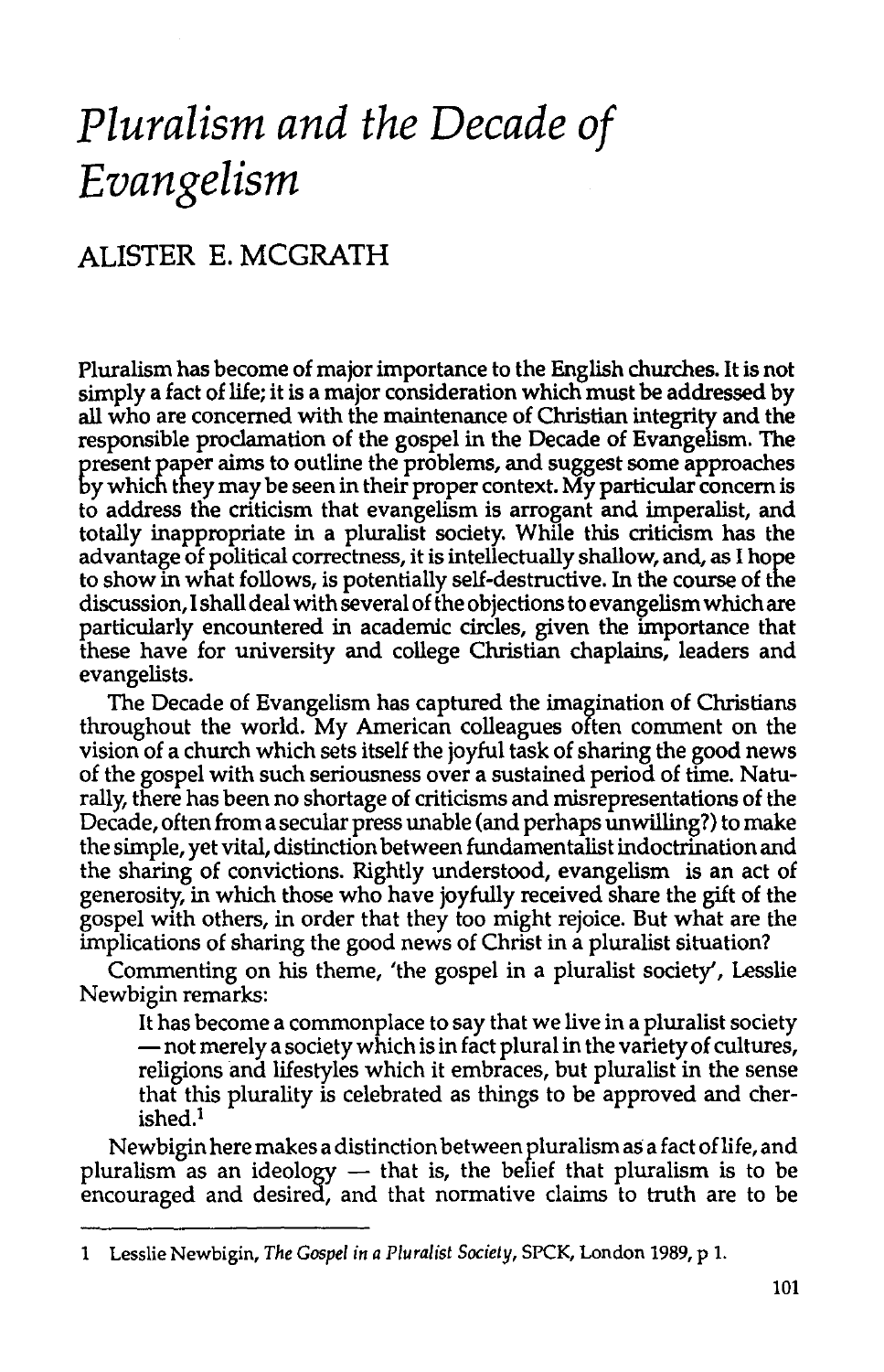censured as imperialist and divisive. With the former, there can be no arguing. The Christian proclamation has always taken place in a pluralist world, in competition with rival religious and intellectual convictions. The emergence of the gospel within the matrix of Judaism, the expansion of the gospel in a Hellenistic milieu, the early Christian expansion in pagan Rome, the establishment of the *Mar Thoma* church in southeastern India - all of these are examples of situations in which Christian apologists and theologians, not to mention ordinary Christian believers, have been aware that there are alternatives to Christianity on offer.

It is quite possible that this insight may have been lost to most English Christians of the late nineteenth or early twentieth centuries, trapped in a contented and lazy English parochialism. For such people, pluralism might have meant little more than a variety of forms of Protestantism, while 'different religions' would probably have been understood to refer simply to the age-old tension between Protestantism and Roman Catholicism. Yet immigration from the Indian subcontinent has changed things in England, with Hinduism and Islam becoming foci of identity for ethnic minorities, just as France has been shaken by the new presence of Islam through emigration from its former North African colonies. As a result, western theologians (who still seem to dominate global discussion of such issues) have at long last become aware of and begun to address issues which are routine facts of everyday life for Christians in many parts of the world. Yet often, as we shall see, this belated awakening to the issue of religious pluralism is often formulated and discussed on the basis of a set of western liberal, rather than Christian, assumptions.

The basic fact of pluralism, then, is nothing new. What is new is the western response to this phenomenon: the suggestion that plurality of beliefs is not merely a matter of observable fact, but is theoretically justified  $-$  in intellectual and cultural life in general, and in particularly in relation to the religions. Claims by anyone group or individual to have any exclusive hold on 'truth' are thus treated as the intellectual equivalent of fascism. Significantly, the first casualty of the pluralist agenda is truth.

The discussion of this issue is often focussed on the specific phenomenon of *religious* pluralism. While this has the merit of simplicity, it overlooks the vital fact that recent trends towards pluralism, especially in North America, are grounded in and nourished by an underlying ideology of pluralism. This ideology, which is usually designated 'postmodernism', is the essential starting point for any discussion of pluralism.

#### Intellectual pluralism

The intellectual foundations of pluralism are associated with the movement known as postmodernism, which is generally taken to be something of a cultural sensibility without absolutes, fixed certainties or foundations, and which takes delight in pluralism and divergence. One aspect of postmodernism which illustrates this trend particularly well, while also indicating its obsession with texts and language, is *deconstruction* — the critical method which virtually declares that the identity and intentions of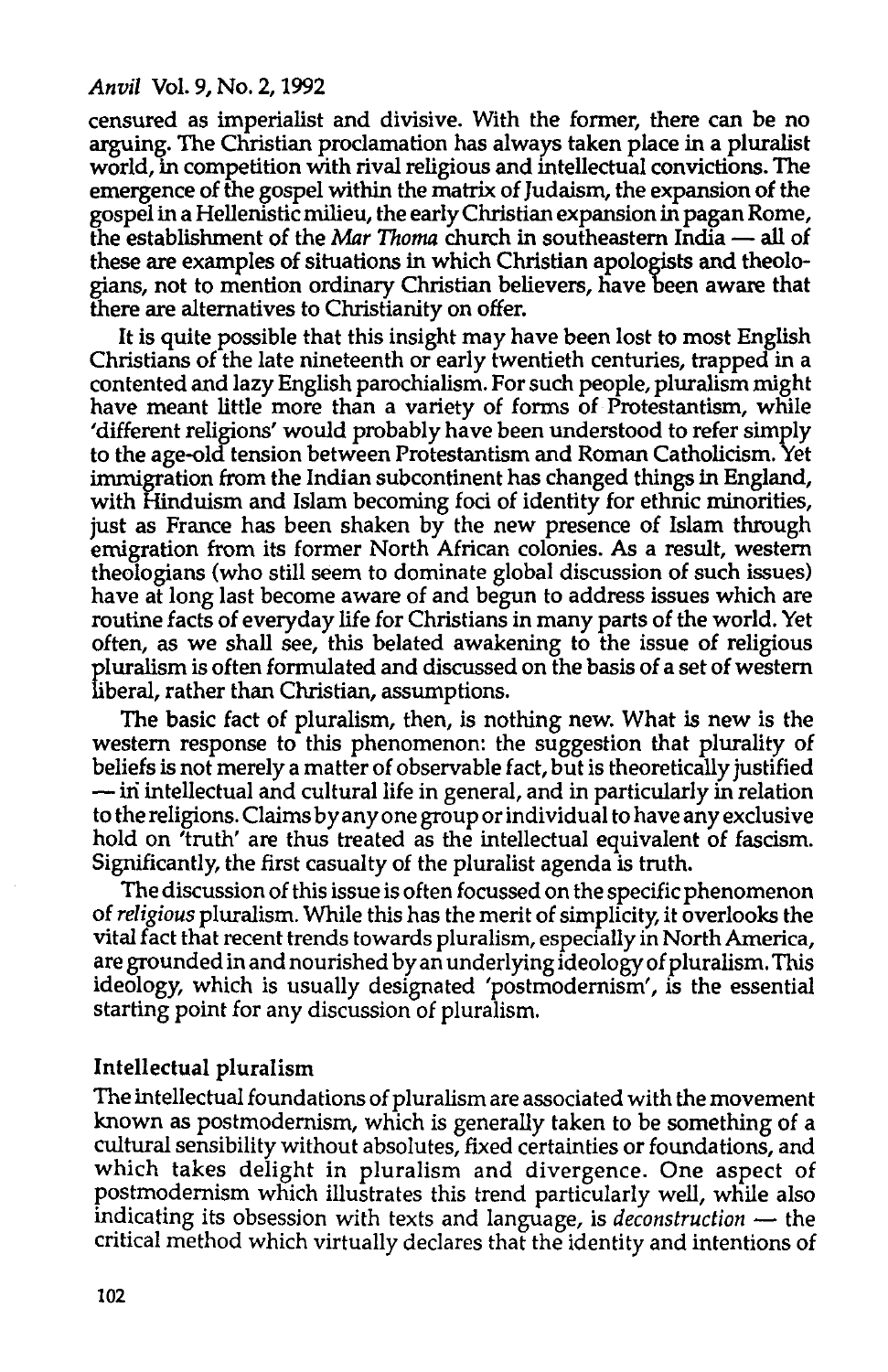the author of a text are an irrelevance to the interpretation of the text, prior to insisting that, in any case, no meaning can be found in it. All interpretations are equally valid, or equally meaningless (depending upon your point of view). As Paul de Man, one of the leading American proponents of this approach, declared, the very idea of 'meaning' smacked of Fascism. This approach, which blossomed in post-Vietnam America, was given intellectual respectability by academics such as de Man, Geoffrey Hartman, Harold Bloom, and J. Hillis Miller.2

## *The inconsistencies of postmodernism*

The lunacy of this position only became publicly apparent with the sensational publication of some wartime articles of de Man. On 1 December 1989, the *New York Times* reported the discovery of anti-semitic and pro-Nazi articles, written by de Man for the Belgian Nazi newspaper, Le *Soir.* A scandal resulted. Was de Man's deconstructionalism an attempt to deny his own past? Was de Man himself really a Fascist, trying to escape from his own guilt? And, given the axiomatic status of the 'fallacy of authorial intention' within postmodernism, nobody could argue that de Man had actually meant something different from the impression created by those articles; after all, the author's views were, according to deconstruction, an irrelevance. No attempt could be made to excuse le Man by an appeal to his historical circumstances; for le Man himself had written that' considerations of the actual and historical existence of writers are a waste of time from a critical viewpoint.' Deconstruction thus seemed to sink into the mire of internal inconsistency.

## *'Truth' and political* correctness

Postmodemism has an endemic aversion to questions of truth, regarding this as the equivalent of intellectual fascism. Political correctness suggests that the idea of 'truth' has strongly authoritarian overtones. As Allan Bloom summarizes this outlook in *The Closing of the American Mind:* 

The danger... is not error but intolerance. Relativism is necessary to openness; and this is the virtue, the only virtue, which all primary education for more than fifty years has dedicated itself to inculcating. Openness-and the relativism that makes it the only plausible stance in the face of various claims to truth and the various ways of life and kinds of human beings  $-$  is the great insight of our times. The true believer is the real danger. The study of history and of culture teaches that all the world was mad in the past; men always thought they were right, and that led to wars, persecutions, slavery, xenophobia, racism and chauvinism. The point is not to correct the mistakes and really be right; rather it is not to think that you are right at all.<sup>3</sup>

<sup>2</sup> For an excellent analysis, see David Lehman, *Signs of the Times,* Andre Deutsch, London 1991.

<sup>3</sup> Allan Bloom, *The Closing of the American Mind,* Simon & Schuster, New York 1987, pp 25f.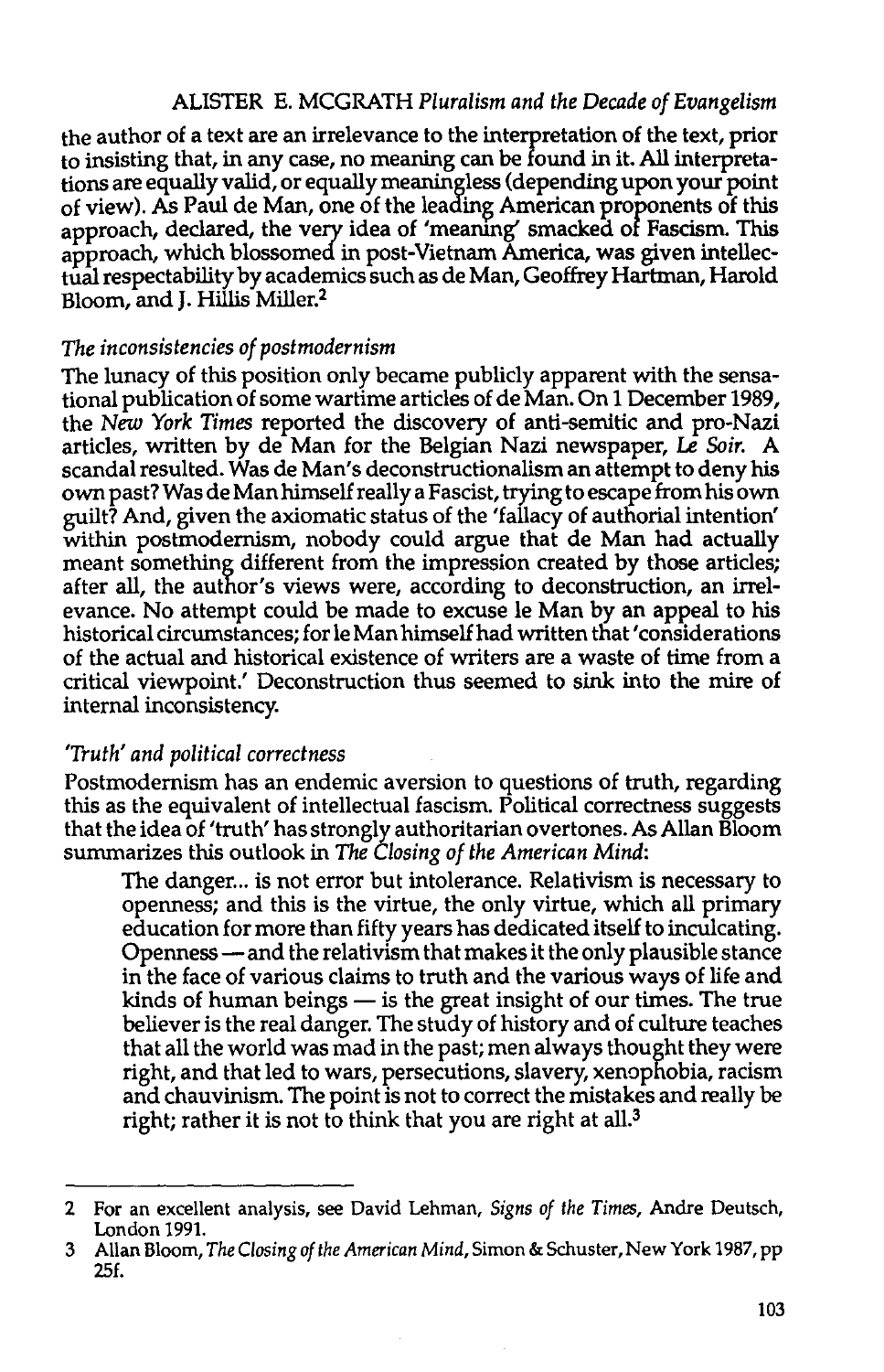Yet we have already noted that pretensions to be 'right' litter the pluralist agenda. John Hick clearly believes that he is correct in his perception of the world's religions, whereas that of the 1960 Congress on World Mission is 'ridiculous' and wrong. But the real challenge of pluralism lies in the position outlined by Bloom - that claims to 'be right' constitute an intolerant intellectual fascism.

But the need to have the truth question on the agenda is relatively easily argued. One method of approach might be the following. To the postmodem suggestion that something can be 'true-for-me' but not 'true', the following reply might be made. Is Fascism as equally true as democratic libertarianism? Consider the person who believes, passionately and sincerely, that it is an excellent thing to burn widows alive on Hindu funeral pyres.<sup>4</sup> Others might argue that it is justifiable to place millions of Jews in gas chambers. But can such beliefs really be allowed to pass unchallenged, as postmodernism seems to allow?

The moral seriousness of such questions often acts as the intellectual equivalent of a battering ram, bringing out the fact that certain views just cannot be allowed to be true. There must be some criteria, some standards of judgement, which allow one to exclude certain viewpoints as unacceptable. Otherwise, postmodemism will be seen to be uncritical and naive, a breeding ground of the political and moral complacency which allowed the rise of the Third Reich back in the 1930s. Even postmodernism has difficulties in allowing that Nazism is a good thing. Yet precisely that danger lies there, as evidenced by the celebrated remark of Jean-Paul Sartre: 'tomorrow, after my death, certain people may decide to establish fascism, and the others may be cowardly or miserable enough to let them get away with it. At that moment, fascism will be the truth of man.'

This is an important point, perhaps the point at which postmodernism is at its most vulnerable. To lend extra weight to it, we may consider the consequences of the ethical views of Michel Foucault, generally regarded as one of the intellectual pillars of postmodem thought.

#### *A case study: Michel Foucault*

Foucault argues passionately, in a series of highly original and creative works, that the very idea of 'truth' grows out of the interests of the powerful. 'Truth' can support systems of repression, by identifying standards to which people can be forced to conform. Thus what is 'mad' or 'criminal' does not

<sup>4</sup> Bloom, *The Closing of the American Mind,* p 26. For an account of the British decision to abolish the practice of *sati* (the preferred transcription of the Sanskrit; the alternative *suttee* is often encountered in the older literature), see Stephen Neill, *A History of Christianity in India,* 1707-1858, Cambridge University Press, Cambridge 1985, pp 157f. Regulation XVII of the Bengal Code (1829) declared that 'the practice of suttee, or of burning or burying alive the widows of Hindus, is hereby illegal, and punishable by the criminal courts'.

<sup>5</sup> The most important writings are his *Order of Things: An Archaeology of the Human Sciences,* Vintage Books, New York 1973; *Power/Knowledge: Selected Interviews and Other Writings,* 1972-1977, Pantheon Books, New York 1980; *Histoirede la fo/ied /'age classique,* Gallimard, Paris 1972.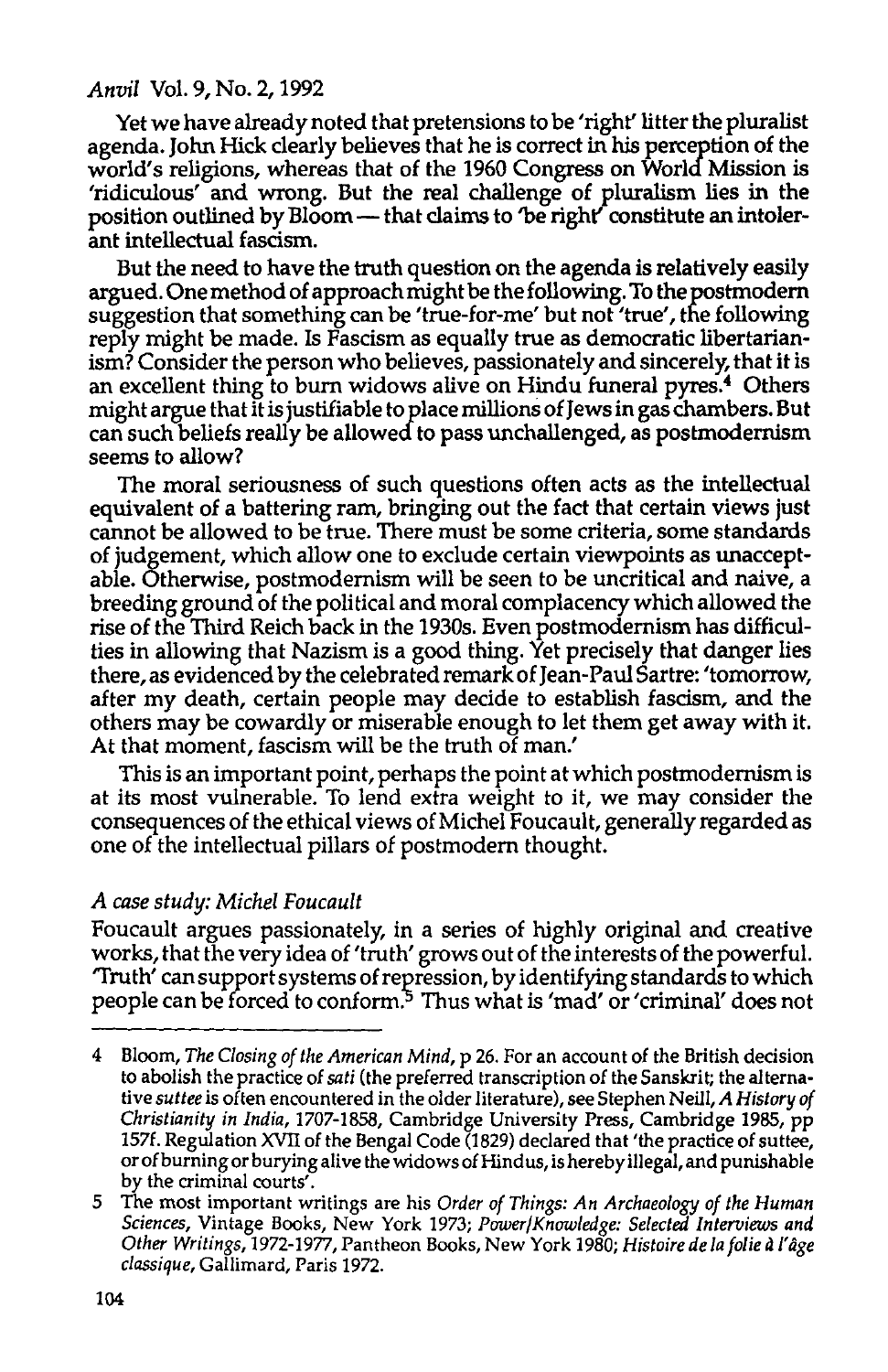depend upon some objective criterion, but upon the standards and interests of those in authority. Each society has its 'general politics of truth', which serves its vested interests. 'Truth' thus serves the interests of society, by perpetuating its ideology, and providing a rational justification for the imprisonment or elimination of those who happen to contradict its general outlook. And philosophy can too easily become an accomplice in this repression, by providing the oppressors with rational arguments to justify their practices. Philosophers have allowed society to believe that it was persecuting its marginal elements on the basis of 'truth' or 'morality'  $$ universal and objective standards of morality, of what is right and wrongrather than on the basis of its own vested interests.

For such reasons, Foucault believes that the very idea of objective truth or morality must be challenged. This belief has passed into the structure of much of postmodernism. But is it right? Is not the truth that Foucault's criticism actually rests upon a set of quite definite beliefs about what is right and what is wrong? To give an illustration: throughout Foucault's writings, we find a passionate belief that repression is wrong. Foucault himself is committed to an objective moral value — that freedom is to be preferred to repression. It is necessary to point out that Foucault's critique of morality actually presupposes certain moral values. Beneath his critique of conventional ethics lies a hidden set of moral values, and an unacknowledged commitment to them. Foucault's critique of the moral values of society seems to leave him without any moral values of his own  $-$  yet his critique of social values rests upon his own intuitively accepted (rather than explicitly acknowledged and theoretically justified) moral values, which he clearly expects his readers to share. Yet why is struggle preferable to submission? Why is freedom to be chosen, rather than repression? These normative questions demand answers, if Foucault's position can be justified — yet Foucault has vigorously rejected an appeal to general normative principles as an integral part of his method. In effect, he makes an appeal to sentimentality, rather than reason, to pathos rather than to principles.<sup>6</sup> That many shared his intuitive dislike of repression ensured he was well received — but the fundamental question remains unanswered. Why is repression wrong? And that same question remains unanswered within postmodemism, which is vulnerable precisely where Foucault is vulnerable.

As Richard Rorty, perhaps the most distinguished American philosopher to develop Foucault's dislike of general principles and normative standards, remarks, a consequence of this approach must be the recognition that

There is nothing deep down inside us except what we have put there ourselves, no criterion that we have not created in the course of creating a practice, no standard of rationality that is not an appeal to such a criterion, no rigorous argumentation that is not obedience to our own conventions.

<sup>6</sup> Stanley Rosen, *Hermeneutics as Politics,* Oxford University Press, Oxford 1987, pp 189- 90.

<sup>7</sup> Richard Rorty, *Consequences of Pragmatism,* University of Minneapolis Press, Minneapolis 1982, p xiii.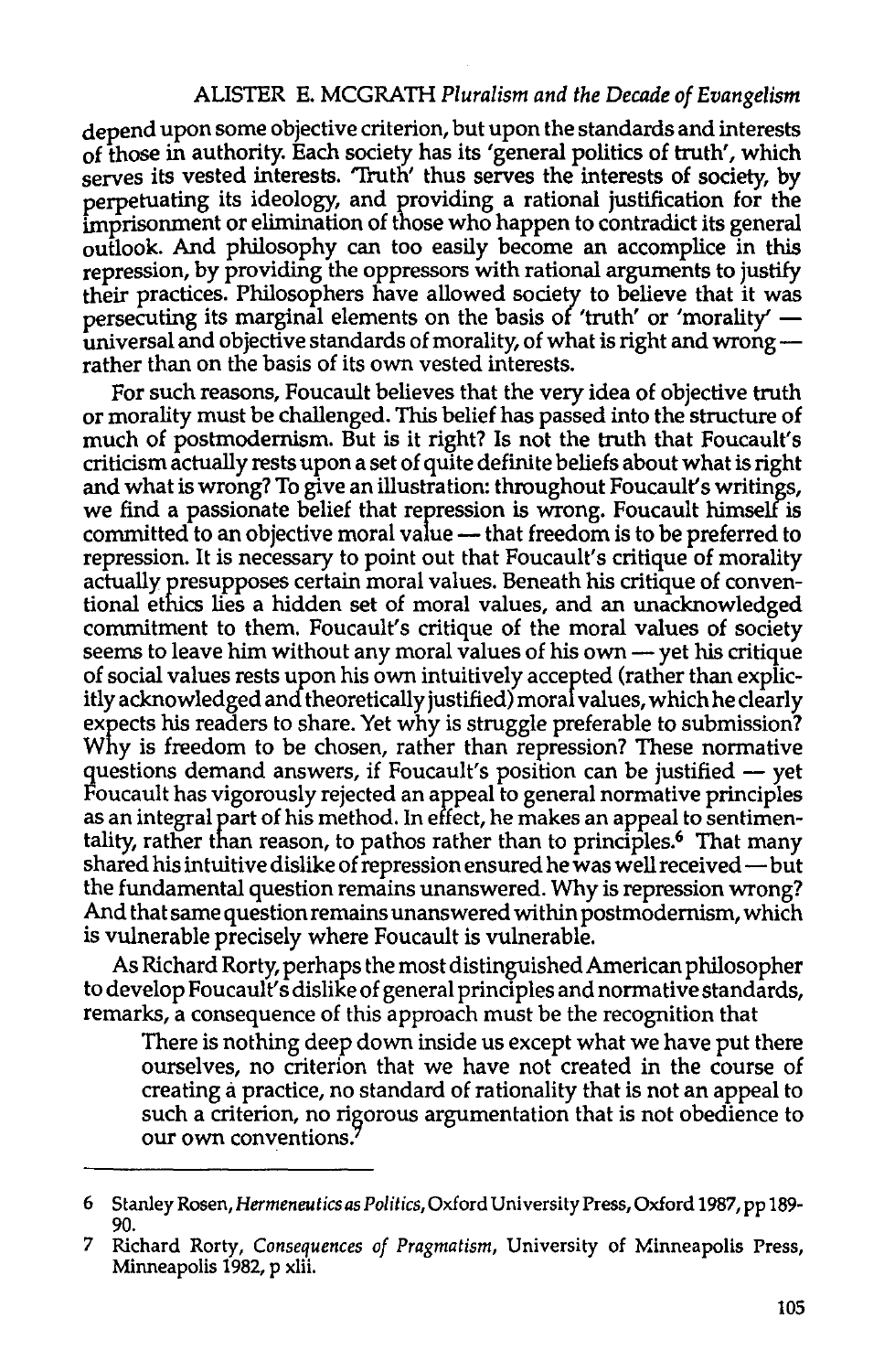But if this approach is right, what justification could be given for opposing Nazism? Or Stalinism? Rorty cannot give a justification for the moral or political rejection of totalitarianism, as he himself concedes. If he is right, Rorty admits, then he has to acknowledge

... that when the secret police come, when the torturers violate the innocent, there is nothing to be said to them of the form 'There is something within you which you are betraying. Though you embody the practices of a totalitarian society, which will endure forever, there is something beyond those practices which condemns you.'8

It is difficult to avoid the conclusion that, for Rorty, the truth of moral values depends simply upon their existence. And it is at this point that many postmodernists feel deeply uneasy. Something seems to be wrong here.And this sense of unease is an important point of entry for the Christian insistence that, in the first place, truth *matters,* and in the second, that it is *accessible.* 

And that is why it continues to be important to insist, not just that truth matters, but that Christianity is true. Stanley Hauerwas wrote that 'the only reason for being a Christian... is because Christian convictions are true'.<sup>9</sup> Princeton philosopher Diogenes Allen tells the story of the person who asked him why he should go to church when he had no religious needs. 'Because Christianity's true', was Allen's riposte.10 Gordon Lewis' book *Testing Christianity's Truth Claims11* is important, not simply on account of its documentation of recent developments in apologetics, but because it firmly declares that truth claims are being made, that they are capable of being tested, and that, as a matter of principle, they ought to be tested. And if pluralism is resistant to having its truth claims tested, it can hardly expect to be taken seriously, save by those who  $-$  for the culturally-conditioned moment - share its prejudices. It will be a sad day when a claim to be telling the truth is met with the riposte that there is no truth to tell.

## Religious pluralism

Alongside the postmodern celebration of pluralism in general we now encounter a new concern for *religious pluralism.* The rise of religious pluralism can be related directly to the collapse of the Enlightenment idea of universal knowledge, rather than any difficulties within Christianity itself. Often, there is a crude attempt to divert attention from the collapse of the Enlightenment vision by implying that religious pluralism represents a new and unanswerable challenge to Christianity itself. The Princeton philosopher Diogenes Allen rightly dismisses this as a spurious claim:

Many have been driven to relativism by the collapse of the Enlightenment's confidence in the power of reason to provide foundations for our truth-claims and to achieve finality in our search for truth in the

<sup>8</sup> Rorty, *Consequences of Pragmatism,* p xiii.

<sup>9</sup> Stanley Hauerwas, A Community of Character, University of Notre Dame Press, Notre Dame 1981, p 1.

<sup>10</sup> Diogenes Allen, *Christian Belief in a Postmodern World,* Westminster /John Knox Press, Louisville 1989, p 1.

<sup>11</sup> GordonR Lewis, *TestingChristianity' s Truth Claims: Approaches to Christian Apologetics,*  University Press of America, New York 1990.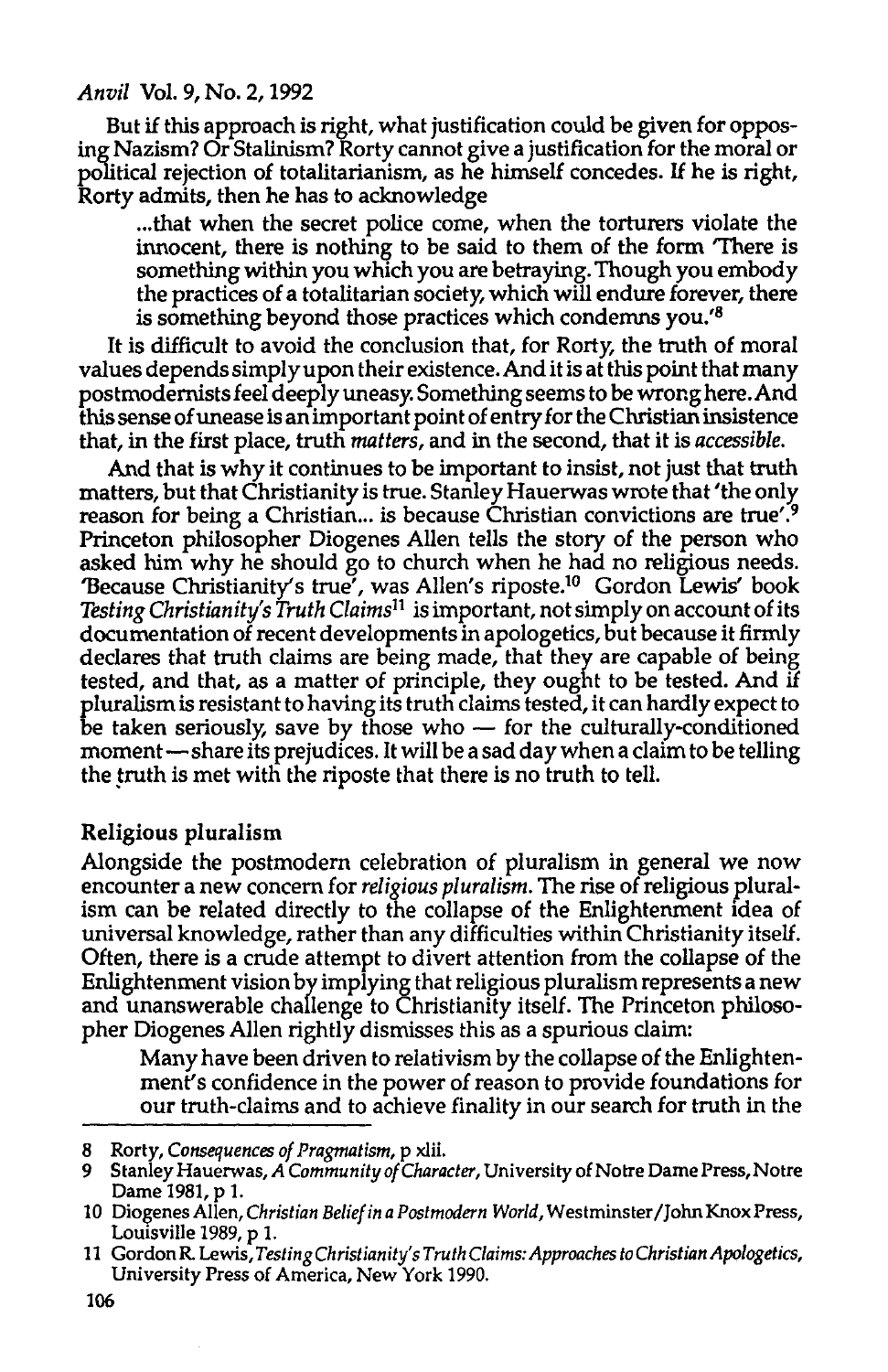various disciplines. Much of the distress concerning pluralism and relativism which is voiced today springs from a crisis in the secular mentality of modern western culture, not from a crisis in Christianity itself.12

Yet these relativistic assumptions have become deeply ingrained within secular society, often with the assumption that they are to the detriment of Christian faith.

So, given that there are so many religions in the marketplace, how can Christianity claim to be true? It is important to appreciate that a cultural issue is often linked with this debate: to defend Christianity is to be seen to belittle non-Christian religions, which is unacceptable in a multicultural society. Especially to those of liberal political convictions, the multicultural agenda demands that religions should not be permitted to make truthclaims, to avoid triumphalism or imperialism. Indeed, there seems to be a widespread perception that the rejection of religious pluralism entails intolerance, or unacceptable claims to exclusivity. In effect, the liberal political agenda dictates that all religions should be treated on an equal footing. It is but a small step from this *political* judgement to the *theological*  declaration that all religions are the same. But is there any reason for progressing from the entirely laudable and acceptable demand that we should respect religions other than our own, to the more radical demand that we regard them all as the same, or as equally valid manifestations of some eternal dimension of life?

## *All religions lead to God?*

In one of its more extreme forms, this view might be stated as follows: all religions lead to God. But this cannot be taken seriously, when some world religions are avowedly non-theistic (although some western writers, irritated by non-theistic religions, have argued that they really are theistic, despite what their adherents believe — thus neatly forcing all religions into the same mould). A religion can hardly lead to God if it explicitly denies the existence of a god or any gods. We therefore need to restate the question in terms of 'ultimate reality', or 'truth'. Thus refined, this position might be stated as follows: religion is often determined by the circumstances of one's birth; an Indian is likely to be a Hindu; an Arab is likely to be a Moslem. On account of this observation, it is argued, all religions must be equal paths to the truth.

This makes truth a function of birth. If I were to be born into Nazi Germany, I would be likely to be a Nazi - and this makes Nazism *true?* If I had been born in ancient Rome, I would probably have shared its polytheism; if I had been born in modern Arabia, I would be a monotheist. So they are both true? This shockingly naive view of truth would not be taken seriously anywhere else. No other intellectual discipline would accept such a superficial approach to truth. Why accept it here? It seems to rest upon an entirely laudable wish to allow that everyone is right, which ends up

<sup>12</sup> Allen, *Christian Belief in a Postmodern World,* p 9.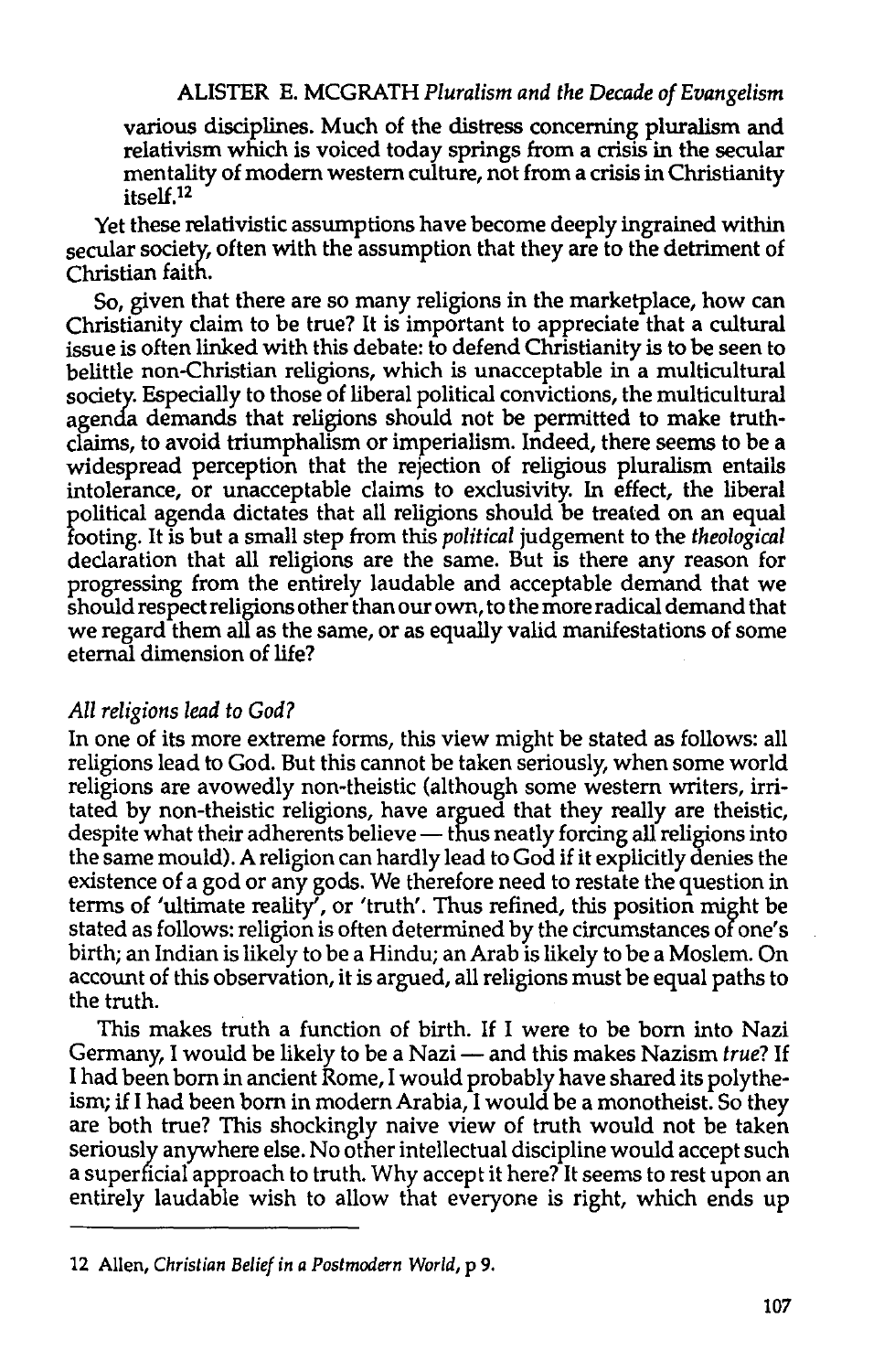destroying the notion of truth itself. Consider the two propositions:

- A Different people have different religious views;
- B Therefore all religious views are equally valid.

Is proposition (B) in any way implied by proposition (A)? For the form of liberalism committed to this approach, mere existence of a religious idea appears to be a guarantor of its truth! No-one seems prepared to fight for the truth-content of defunct religions, such as classical polytheism  $-$  perhaps because there is no-one alive committed to them, whose views need to be respected in a multicultural situation?

## *Sincere belief is true*

The fatal weakness of this approach usually leads to its being abandoned, and being replaced with a modified version, which could be stated thus: 'any view which ts held with sincerity may be regarded as true'. I might thus be a Nazi, a Satanist, or a passionate believer in the flatness of the earth. My sincerity is a guarantee of the truth. On this view, it would follow that if someone sincerely believes that modern Europe would be a better place if six million Jews were to be placed in gas chambers, the sincerity of those convictions allow that view to be accepted as true. The British philosopher of religion John Hick summarizes the contempt with which this view is held: 'to say that whatever is sincerely believed and practised is, by definition, true, would be the end of all critical discrimination, both intellectual and moral.'13

It is therefore more than a little ironic that the most significant advocate of the pluralist 'truth-in-all-religions' approach is this same John Hick, who argues that the same basic infinite divine reality lies at the experiential roots of all religions. However, he maintains, they experience and express this reality in different ways. Why? 'Their differing experiences of that reality, interacting over the centuries with the different thought-forms of different cultures, have led to an increasing differentiation and contrasting elaboration.'14 This approach thus suggests that the various religions must be understood to complement one another. In other words, truth does not lie in an 'either-or' but in a 'both-and' approach. On the basis of Hick's homogenizing approach, no genuine conflicting truth-claims can occur. They are ruled out of order, on a priori grounds. By definition, religions can only complement, not contradict, each other. In practice, Hick appears to contradict himself here, frequently declaring that 'exclusive' approaches to religions are *wrong.* For example, he styles the traditional 'salvation through Christ alone' statements of the 1960 Congress on World Mission as 'ridiculous' - where, by his own criteria, the most stinging criticism that could be directed at them is that they represent a 'difference in perception'. The inherent absurdity of Hick's refusal to take an evaluative position in relation to other religions is totally compromised by his eagerness to adopt such a position in relation to versions of Christianity which threaten his outlook, both on account of their numerical strength and non-inclusive theologies.

<sup>13</sup> John Hick, *Truth and Dialogue,* Sheldon Press, London 1974, p 148.

<sup>14</sup> John Hick, *God and the Universe of Faiths,* Collins, London 1977, p 146.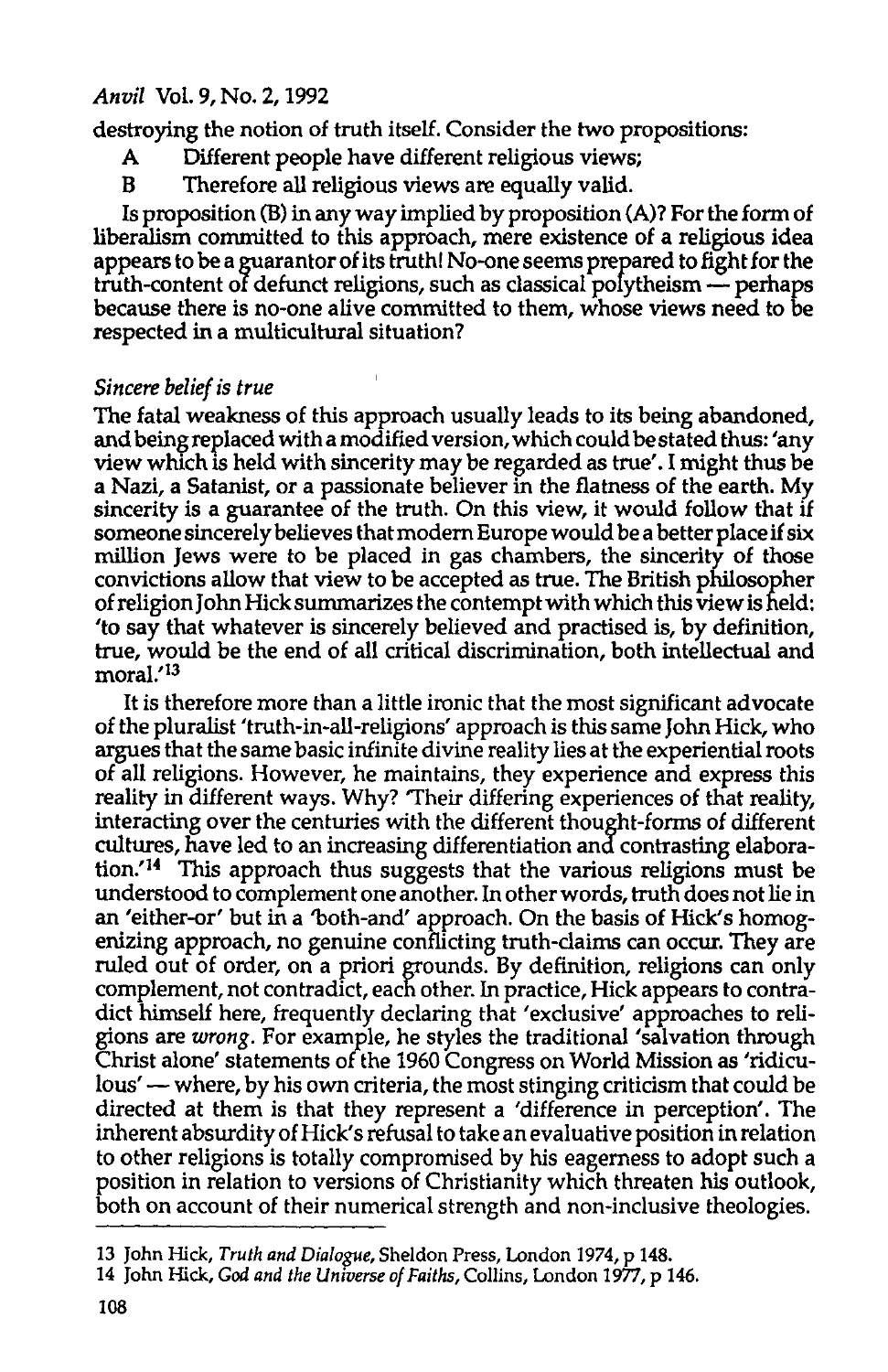When all is said and done, and when all differences in expression arising from cultural and intellectual development are taken into account, Hick must be challenged forcefully concerning his crudely homogenizing approach to the world religions. It is absurd to say that a religion which says that there *is* a God complements a religion which declares, with equal vigour, that there is *not* a God (and both types of religion exist).15 If the religious believer actually believes *something*, then disagreement is inevitable - and proper. As the distinguished American philosopher Richard Rortyremarked, nobody 'except the occasional cooperative freshman' really believes that 'two incompatible opinions on an important topic are equally good.'16

#### *Liberal imperialism and the religions*

One of the most serious difficulties which arises here relates to the fact that, on the basis of Hick's model, it is not individual religions which have access to truth; it is the western liberal pluralist, who insists that each religion must be seen in the context of others, before it can be evaluated. As many have pointed out, this means that the western liberal doctrine of religious pluralism is defined as the only valid standpoint for evaluating individual religions. Hick has set at the centre of his system of religions a vague and undefined idea of 'the Eternal One', which seems to be little more than a vague liberal idea of divinity, carefully defined - or, more accurately, deliberately *not* defined, to avoid the damage that precision entails — to include at least something from all of the major world religions Hick feels it is worth including.

To develop this important point, let us consider a well-worn analogy concerning the relation of the religions. Let us allow Lesslie Newbigin to describe it, and make a vitally important observation:

In the famous story of the blind men and the elephant... the real point of the story is constantly overlooked. The story is told from the point of view of the king and his courtiers, who are not blind but can see that the blind men are unable to grasp the full reality of the elephant and are only able to get hold of part of it. The story is constantly told in order to neutralize the affirmations of the great religions, to suggest that they learn humility and recognize that none of them can have more than one aspect of the truth. But, of course, the real point of the story is exactly the opposite. If the king were also blind, there would be no story. The story is told by the king, and it is the immensely arrogant claim of one who sees the full truth, which all the world's religions are only groping after. It embodies the claim to know the full reality which relativizes all the claims of the religions.17

Newbigin brings out with clarity the arrogance of the liberal claim to be able to see all the religions from the standpoint of one who sees the full truth. The liberal pluralist is the king; the unfortunate evangelical is the blind-

<sup>15</sup> Hugo Meynell, 'On the Idea of a World Theology', *Modern Theology 1* (1985), pp 149- 63.

<sup>16</sup> Rorty, *The Consequences of Pragmatism,* p 166.

<sup>17</sup> Newbigin, *The Gospel in a Pluralist Society,* pp 9f.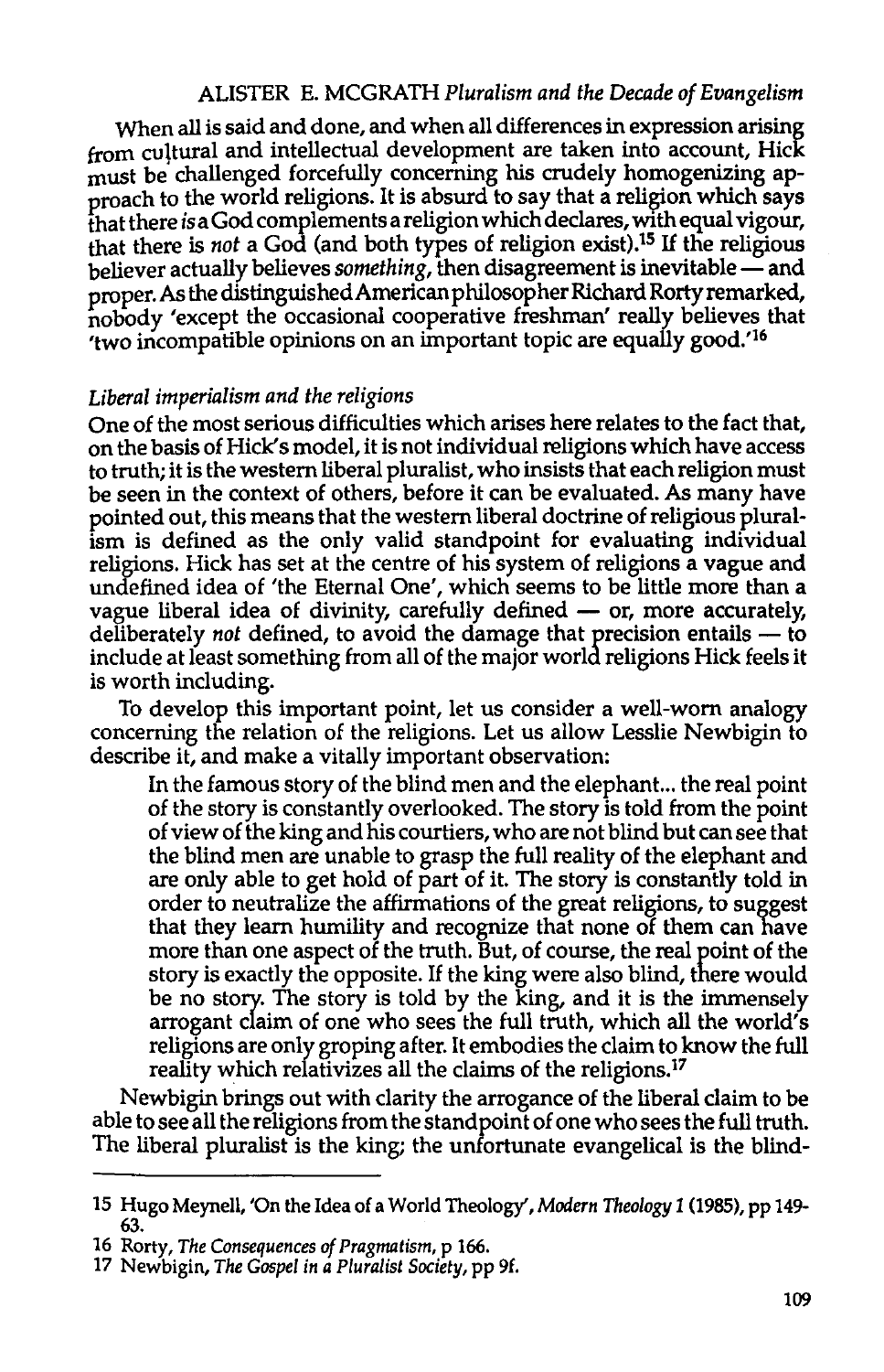folded beggar. Or so the pluralist would have us believe. Perhaps a more responsible  $-$  and considerably less arrogant  $-$  approach would be to suggest that we are all, pluralists included, blind beggars, to whom God graciously makes himself known.

Yet is not this approach shockingly imperialist? Hick's implication is that it is only the educated western liberal academic who, like the king, can *really*  understand all the religions. Their adherents may naively believe that they have access to the truth; in fact, only the western liberal academic has such privileged access, which is denied to those who belong to and practice such religion. Despite not being a Buddhist, Hick is able to tell the Buddhist what he or she really believes (as opposed to what they think they believe). Perhaps one of the most astonishing claims made by liberals in this respect can be found in *The Myth of Christian Uniqueness,* in which a number of contributors - such as Paul Knitter, Langdon Gilkey, Rosemary Radford Ruether and Tom Driver — assert that all the religious traditions can share a common outlook on justice and liberation. This arrogant imposition of political correctness upon the world religions glosses over the patently obvious fact that the world religions have differed - and continue to differ - significantly over social and political matters, as much as over *religious*  ideas.

Let us hear one of Rosemary Radford Ruether's Olympian pronouncements on the relation of the religions. She clearly does not intend to enter into dialogue with her opponents when, like Zeus hurling a thunderbolt at those far below him, she delivers her verdict that 'the idea that Christianity, or even the Biblical faiths, have a monopoly on religious truth is an outrageous and absurd religious chauvinism.'1

Yet the assumption which underlies the thinking of most of the contributors to *The Myth of Christian Uniqueness* is that a liberal pluralism does, in ~ffect, have a monopoly on religious truth, by allowing religions to be seen in their proper context. It alone provides the vantage point from which the true relation of the religions can be seen. Is this not also an 'outrageous and absurd' imperialism? Ruether effectively treats her own religious position as privileged, detached, objective and correct; whereas thatofChristianity (or, at least, those forms of Christianity which she dislikes) is treated with little more than scorn and a sneer.

So why should we accept a liberal interpretative standpoint, which owes little if anything to Christian beliefs, and is only 'objective' in the minds of those who espouse it? All vantage points are committed, in some way or another. There is no neutral Archimedean point. We need to expose 'the myth of a pluralistic theology of religions', to quote the subtitle of a significant recent publication in this field.<sup>19</sup>

If a naive pluralism has gained the upper hand in the academic world, it is partly because evangelicals have allowed it to do so, by failing to articulate

<sup>18</sup> Rosemary Radford Ruether, 'Feminism and Jewish-Christian Dialogue', in J. Hick and P. Knitter (eds.), *The Myth of Christian Uniqueness,* Orbis, Maryknoll, NY 1987, p 141.

<sup>19</sup> Gavin D'Costa (ed.), *Christian Uniqueness Reconsidered: The Myth* of *a Pluralistic Theology of Religions,* Orbis, Maryknoll, NY 1990.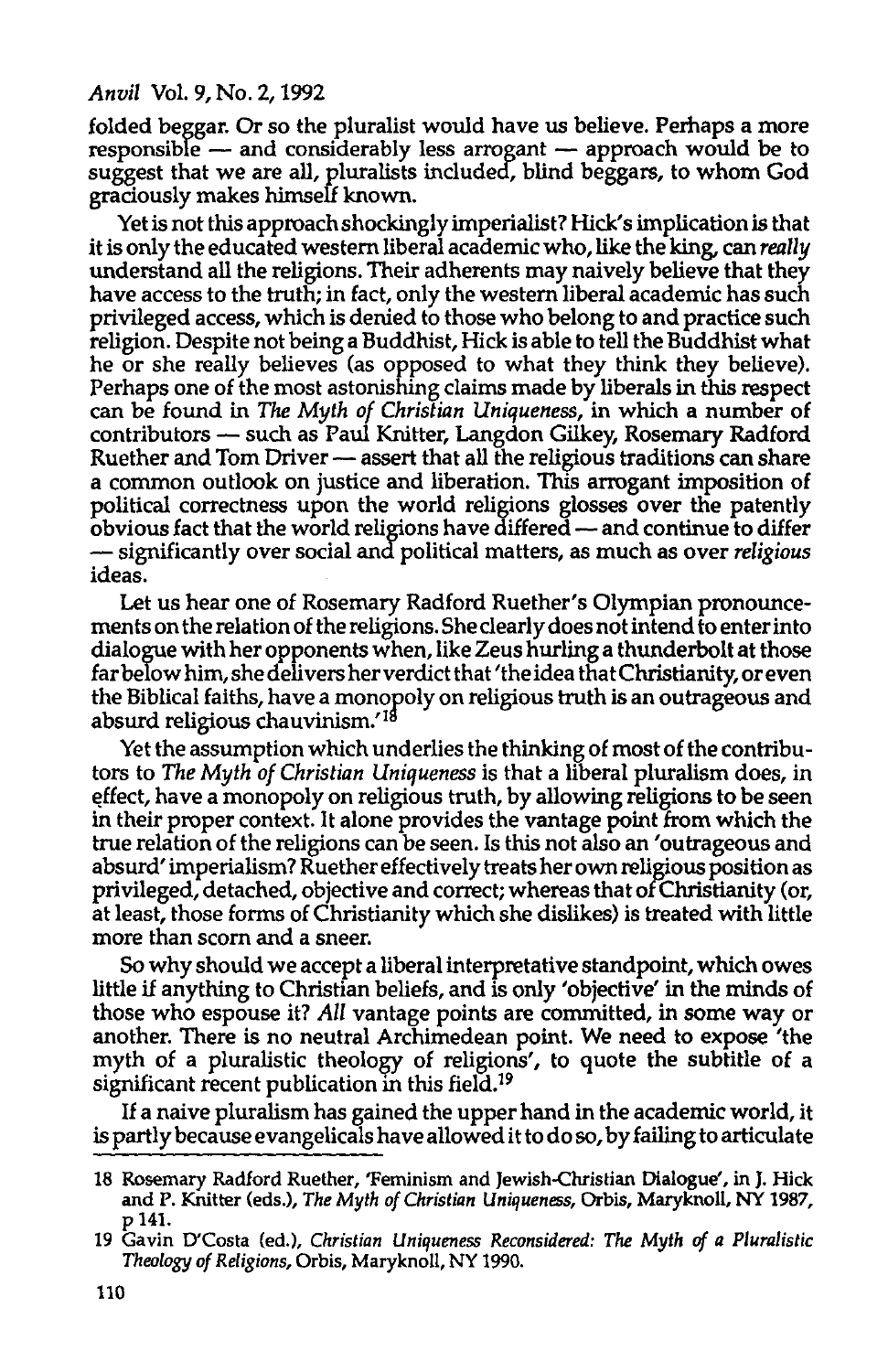a credible, coherent and convincing and *Christian* interpretation of the place of the world religions,20 and ensure that this is heard and noticed in the public arena. Earlier, I stressed the importance of developing a framework to make sense of, and evaluate, the place and ideas of other religions. Carl E. Braaten makes this point as follows:

For Christian theology, the religions cannot establish their meaning in a final way apart from the light that falls on them from the gospel: that is, we know what we know about what God is doing in them in the light of Christ; otherwise, we would not know what sense to make of them. Some definite perspective needs to guide our interpretations and appropriations.<sup>21</sup>

There is an urgent need to develop a Christian theology of religions - a distinctively and authentically Christian approach to this issue, which avoids the imperialism of recent liberal approaches.

#### *Liberalism deletes Christianity's distinctive features*

The pluralist agenda has certain important theological consequences. It is a simple matter of fact that traditional Christian theology does not lend itself particularly well to the homogenizing agenda of religious pluralists. The suggestion that all religions are more or less talking about vaguely the same thing finds itself in difficulty in relation to certain essentially Christian ideas - most notably, the doctrines of the incarnation and the Trinity. These distinctive doctrines are embarrassing to those who wish to debunk what they term the 'myth of Christian uniqueness'. We are invited, on the weak and lazy grounds of pragmatism, to abandon those doctrines, in order that the pluralist agenda might be advanced.

In response to this pressure, a number of major Christological and theological developments may be noted.

First, the idea of the incarnation is rejected, often dismissively, as a myth.22 Thus John Hick and his collaborators reject the incarnation on various logical and common-sense counts  $-$  yet fail to deal with the question of why Christians should have developed this doctrine in the first place.23 There is an underlying agenda to this dismissal of the incarnation, and a central part of that agenda is the elimination of the sheer *distinctiveness*  of Christianity. A sharp distinction is thus drawn between the historical person of Jesus Christ, and the principles which he is alleged to represent. Paul Knitter is but one of a small galaxy of pluralist writers concerned to drive a wedge between the 'Jesus-event' (unique to Christianity) and the

<sup>20</sup> Happily, there are promising developments on offer. See, for example, Paul Varo Martinson, *A Theology of World Religions*, Augsburg, Minneapolis 1987; Diogenes Allen, *Christian Belief in a Postmodern World,* Westminster /John Knox, Louisville, KY, 1989), pp 185-96; Carl E. Braaten, *No Other Gospel! Christianity among the World's Religions,* Fortress Press, Minneapolis 1992, pp 83-102.

<sup>21</sup> Braaten, *No Other Gospel!,* p 71.

<sup>22</sup> Perhaps most notably in J. Hick, ed., *The Myth of God Incarnate,* SCM, London 1977.

<sup>23</sup> See Alister E. McGrath, 'Resurrection and Incarnation: The Foundations of the Christian Faith', in A. Walker, ed., *Different Gospels,* Hodder & Stoughton, London 1988, pp 79-96.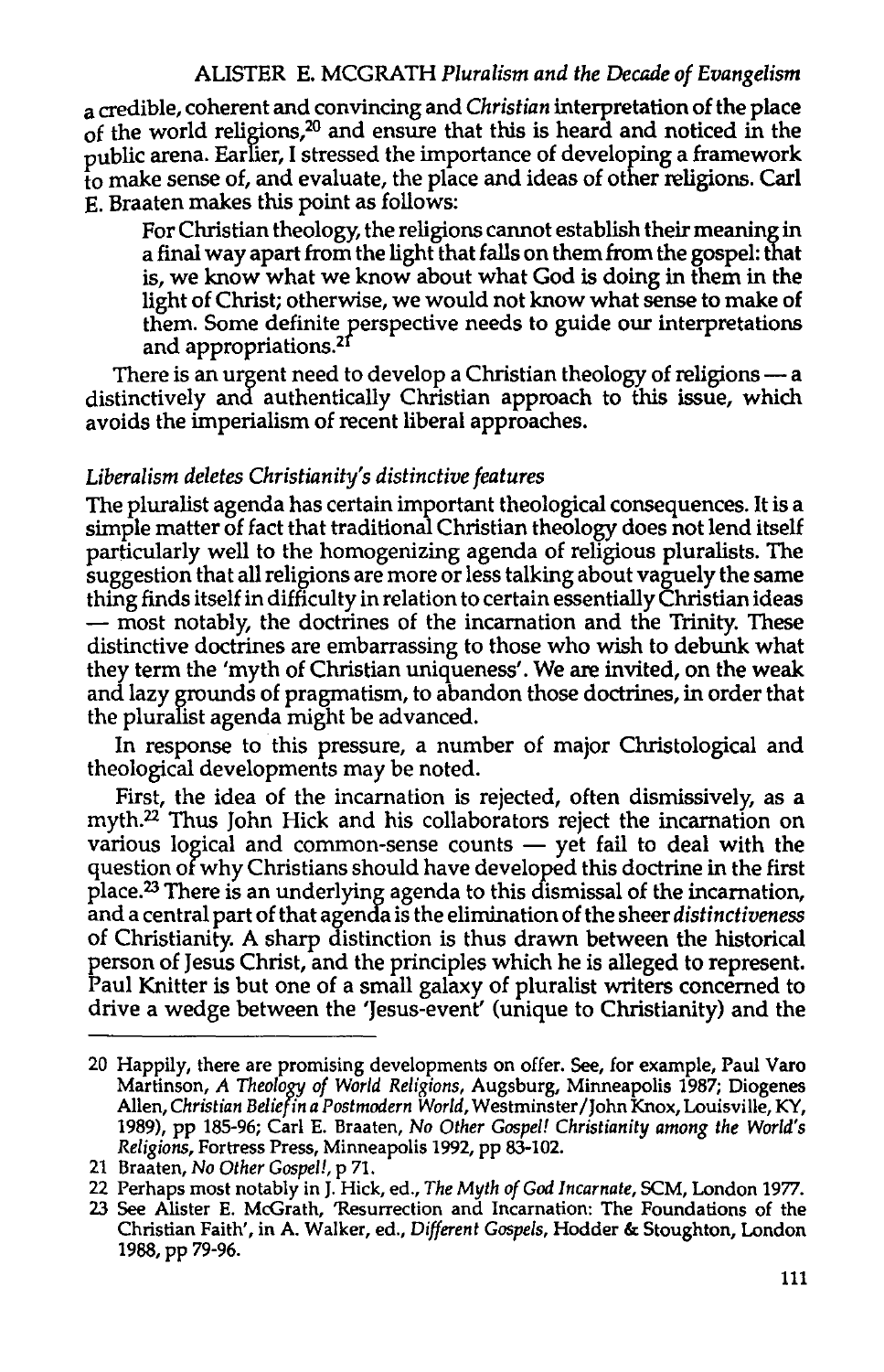'Christ-principle' (accessible to all religious traditions, and expressed in their own distinctive, but equally valid, ways).

It is fair, and indeed necessary, to inquire concerning the pressure for such developments, for a hidden pluralist agenda appears to govern the outcome of this Christological assault- a point made in a highly perceptive critique of Hick' s incamational views from the pen of Wolfhart Pannenberg: 'Hick' s proposal of religious pluralism as an option of authentically Christian theology hinges on the condition of a prior demolition of the traditional doctrine of the incarnation.' Hick, Pannenberg notes, assumes that this demolition has already taken place, and chides him for his excessive selectivity  $-$  not to mention his lack of familiarity with recent German theology!  $-$  in drawing such a conclusion.<sup>24</sup>

It is significant that the pluralist agenda forces its advocates to adopt heretical views of Christ in order to meet its needs. In an effort to fit Jesus into the mould of the 'great religious teachers of humanity' category, the Ebionite heresy has been revived, and made politically correct. Jesus is one of the religious options available by the great human teachers of religion.

Second, the idea that God is in some manner made known through Christ has been dismissed. Captivated by the image of a 'Copernican Revolution' (probably one of the most overworked and misleading phrases in recent writings in this field), pluralists demand that Christians move away from a discussion of Christ to a discussion of  $God -$  yet fail to recognize that the 'God of the Christians' (Tertullian) might be rather different from other divinities, and that the doctrine of the Trinity spells out the nature of that distinction. The loose and vague talk about 'God' or 'Reality' found in much pluralist writing is not a result of theological sloppiness or confusion. It is a considered response to the recognition that for Christians to talk about the Trinity is to speak about a specific God (not just 'deity' in general), who has chosen to make himself known in and through Jesus Christ. It is a deliberate rejection of authentically and distinctive Christian insights into God, in order to suggest that Christianity, to rework a phrase of John Toland, is simply the republication of the religion of nature.

Yet human religious history shows that natural human ideas of the number, nature and character of the gods are notoriously vague and muddled. The Christian emphasis is upon the need to worship, not gods in general (Israel's strictures against Canaanite religion being especially important here), but a God who has chosen to make himself known. As Robert Jenson has persuasively argued, the doctrine of the Trinity is an attempt to spell out the identity of this God, and to avoid confusion with rival claimants to this title.<sup>25</sup> The doctrine of the Trinity defines and defends the distinctiveness - no, more than that: the *uniqueness* - of the 'God of the Christians'. The New Testament gives a further twist to this development through its language about 'the God and Father of our Lord Jesus Christ', locating the identity of God in the actions and passion of Jesus Christ. To put it bluntly:

<sup>24</sup> Wolfhart Pannenberg, 'Religious Pluralism and Conflicting Truth Claims', in G. D'Costa, ed., *Christian Uniqueness Reconsidered,* Orbis, Maryknoll, NY 1990, p 100.

<sup>25</sup> Robert Jenson, *The Triune Identity,* Fortress Press, Philadelphia 1982, pp 1-20.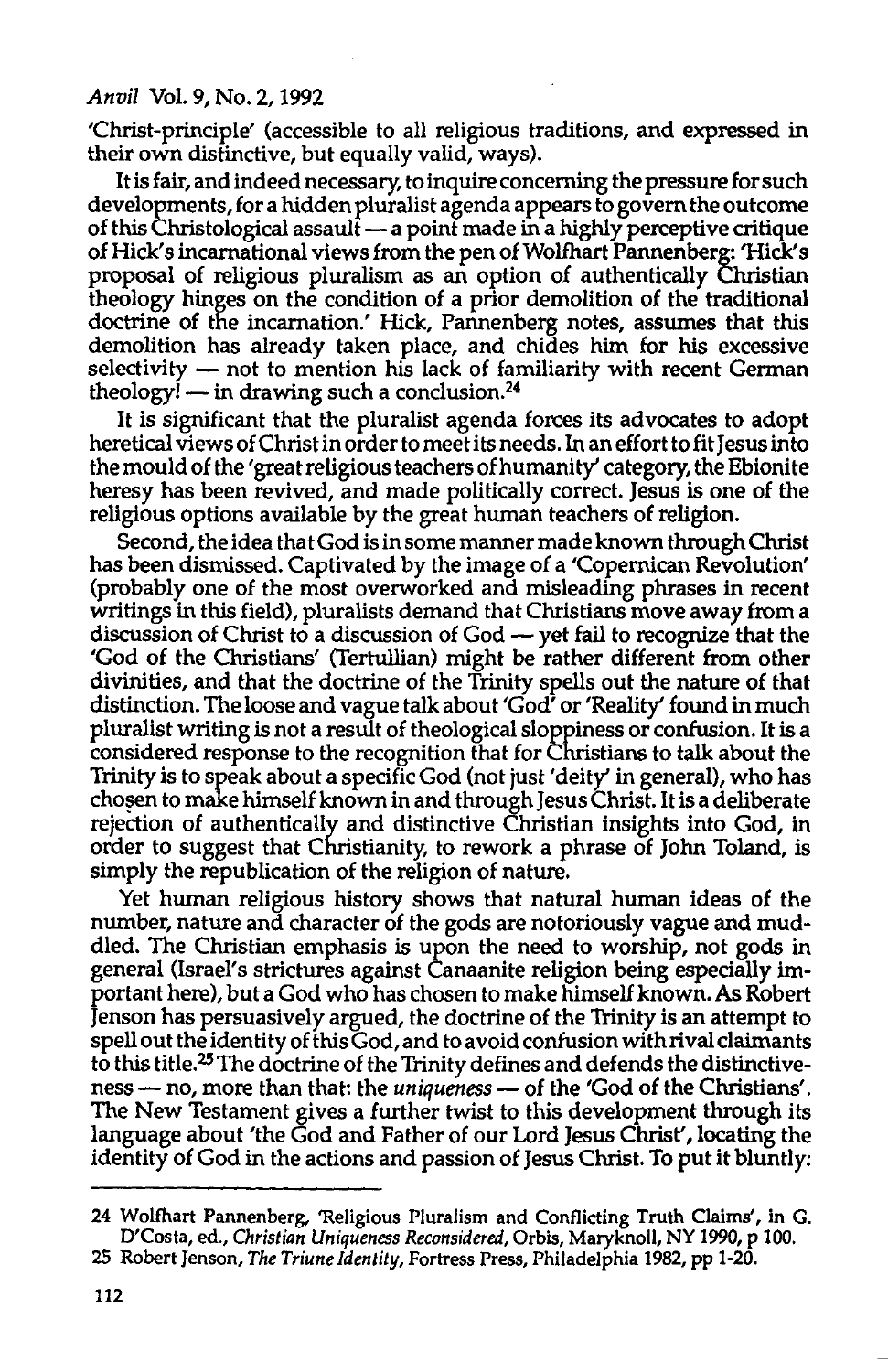God is Christologically disclosed.

This point is important, given the obvious confusion within the pages of *The Myth of Christian Uniqueness* concerning the nature and identity of the god(s) or goddess(es) of the pluralists. Pluralism, it seems to be, possesses a certain tendency to self-destruction, in that there is, if I could put it like this, 'a plurality of pluralisms'. For example, a vigorously polemical defence of 'pluralism' (a word used frequently throughout its pages) may be found in *The Myth of Christian Uniqueness.* According to the authors of this volume, Christianity has to be seen in a 'pluralistic context as one of the great world faiths, one of the streams of religious life through which human beings can be savingly related to that ultimate Reality Christians know as the heavenly Father'. Yet having agreed that Christianity does not provide absolute or superior knowledge of God, the pluralist contributors to this volume proceed to display such divergence over the nature of god that it becomes far from clear that they are talking about the same thing.

But there is a more important point here. Pluralism is fatally vulnerable to the charge that it reaches an accommodation between Christianity and other religious traditions by wilfully discarding every distinctive Christian doctrine traditionally regarded as identity-giving and identity-preserving (to say nothing of the reductionist liberties taken with the other religious traditions). The 'Christianity' which is declared to be homogenous with all other 'higher religions' would not be recognizable as such to most of its adherents. It would be a theologically, Christologically and soteriologically reduced version of the real thing. It is thus not Christianity which is being related to other world faiths: it is little more than a parody and caricature of this living faith, grounded in the presuppositions and agendas of western liberalism rather than in the self-revelation of God, which is being related to theologically-reduced and-homogenized versions of other livingreligions.<sup>26</sup> Dialogue turns out to involve the sacrifice of integrity. The identity of Christianity is inextricably linked with the uniqueness of Christ.

#### *Dialogue with integrity*

It is perfectly possible for the Christian to engage in dialogue with non-Christians, whether of a religious persuasion or not, without in any way being committed to the intellectually shallow and paternalist view that 'we're all saying the same thing'.<sup>27</sup> As Paul Griffiths and Delmas Lewis put it in an aptly entitled article, 'it is both logically and practically possible for us, as Christians, to respect and revere worthy representatives of other traditions while still believing  $-$  on rational grounds  $-$  that some aspects of their world-view are simply mistaken'.<sup>28</sup> Contrary to Hick's homogenizing approach, John V. Taylor remarked that dialogue is 'a sustained conver-

<sup>26</sup> See John Milbank, 'The End of Dialogue', in G. D'Costa, ed., *Christian Uniqueness Reconsidered: The Myth of a Pluralistic Theology of Religions, Orbis, Maryknoll, NY 1990,* pp 174-91, especially pp 176f. Milbank's critique of the shallow assumption that 'religion' constitutes a well-defined genus should be noted (p 176).

<sup>27</sup> See Amulf Camps, *Partners in Dialogue,* Orbis, Maryknoll, NY 1983, p 30.

<sup>28</sup> Paul Griffiths and Delmas Lewis, 'On Grading Religions, Seeking Truth, and Being Nice to People: A Reply to Professor Hick', *Religious Studies 19* (1983), p 78.